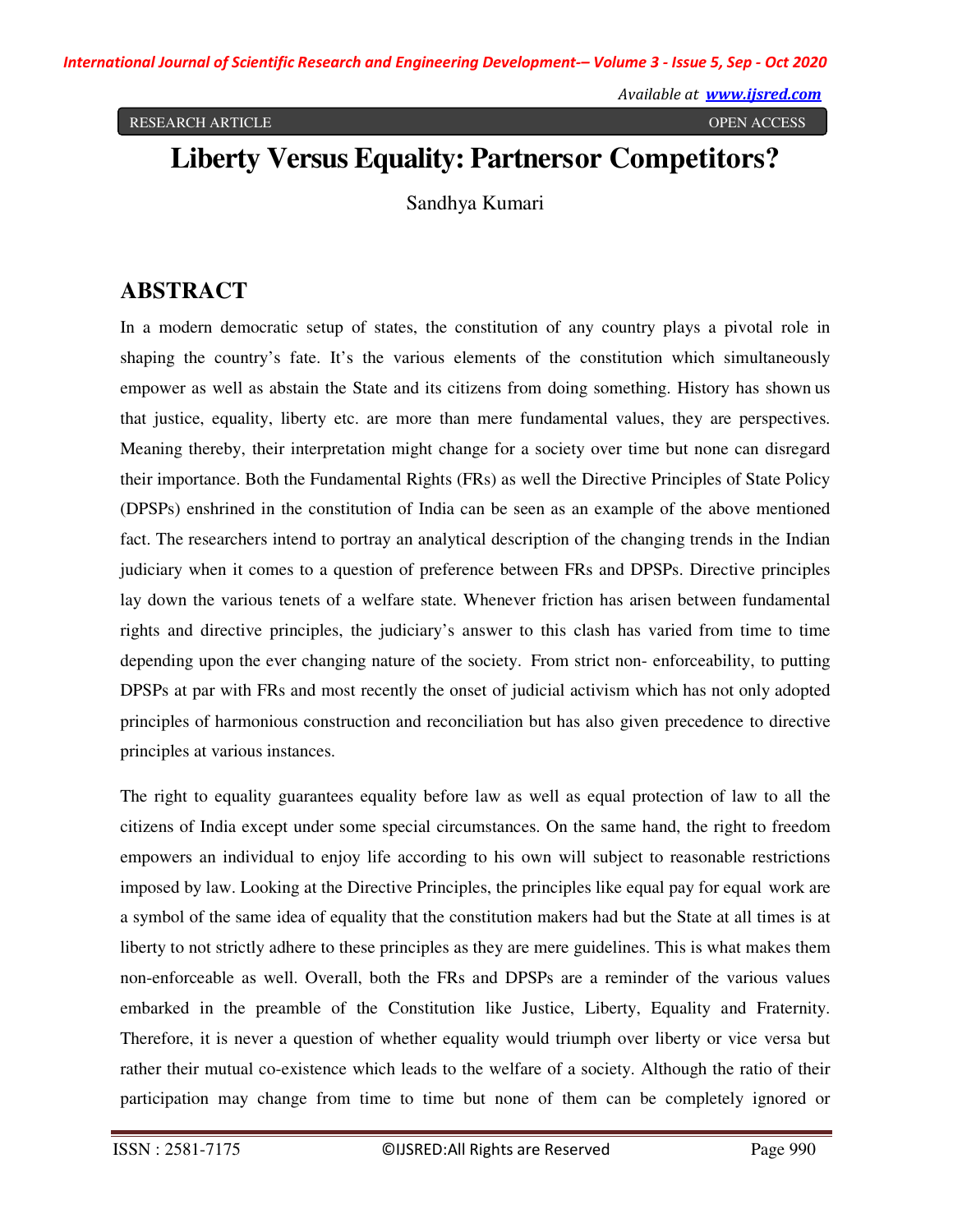# *International Journal of Scientific Research and Engineering Development-– Volume 3 - Issue 5, Sep - Oct 2020*

#### *Available at www.ijsred.com*

neglected. This might be one of the reasons why FRs and DPSPs are often collectively referred to as the "Conscience of the Constitution". This is the driving force that has led the researchers to undertake this particular research paper and they wish to depict the same by analysing various judgments, legislations, judicial principles and the activist judicial trends prevalent in the recent times.

### **Liberty and Equality within the Indian Constitution**

#### **"Equality is the soul of liberty; there is, in fact, no liberty without it."**

Since time immemorial, there have existed certain basic fundamental values which have been a part of every society. Though the understandings of these values have changed over the years, but what has not changed is the importance of these values. They are a reminder of the fact that values like justice, equality, liberty etc. are not just words but rather are perspectives and various societies, regimes and modern states in the contemporary times, over the years have evolved through the years on the ever evolving understandings of these same values. They can easily be identified in the basic structure of every modern day democracy.

If looked in the Indian context, these values can be easily and clearly identified in the grund norm**<sup>1</sup>** for every Indian law, i.e. the Constitution of India. The Preamble to the Constitution of India, as often referred to as "the key to opening the minds of the framers of the constitution", reflects these values. The various articles and schedules of the Constitution are also based upon these principles per se. Be it the question of imparting equality amongst the citizens of status and of opportunity<sup>2</sup> or safeguarding their life and personal liberty, these foundational values lay the basis of the constitutionality of the Indian Constitution.

But before proceeding to what the Constitution has to offer for safeguarding the interests of the Indian citizens, and how there exists a conflict between some of the principles, it is imperative that one understands these principles (mainly liberty and equality) correctly as they form a major part of this research project. Liberty is derived from the Latin word **liber,** which means free. In other words, it denotes a state where there exist no restraints.<sup>3</sup> It signifies the freedom of the individual to do whatever he likes but this is not an absolute concept. Without compliance to some common rules, co-existence amongst people can seem farfetched. Laski has said that: "Historical experience has evolved for us rules of convenience which promote right living; and to compel obedience to them is a justifiable limitation to freedom".<sup>4</sup> Liberty, therefore, remains to be an important pre- requisite in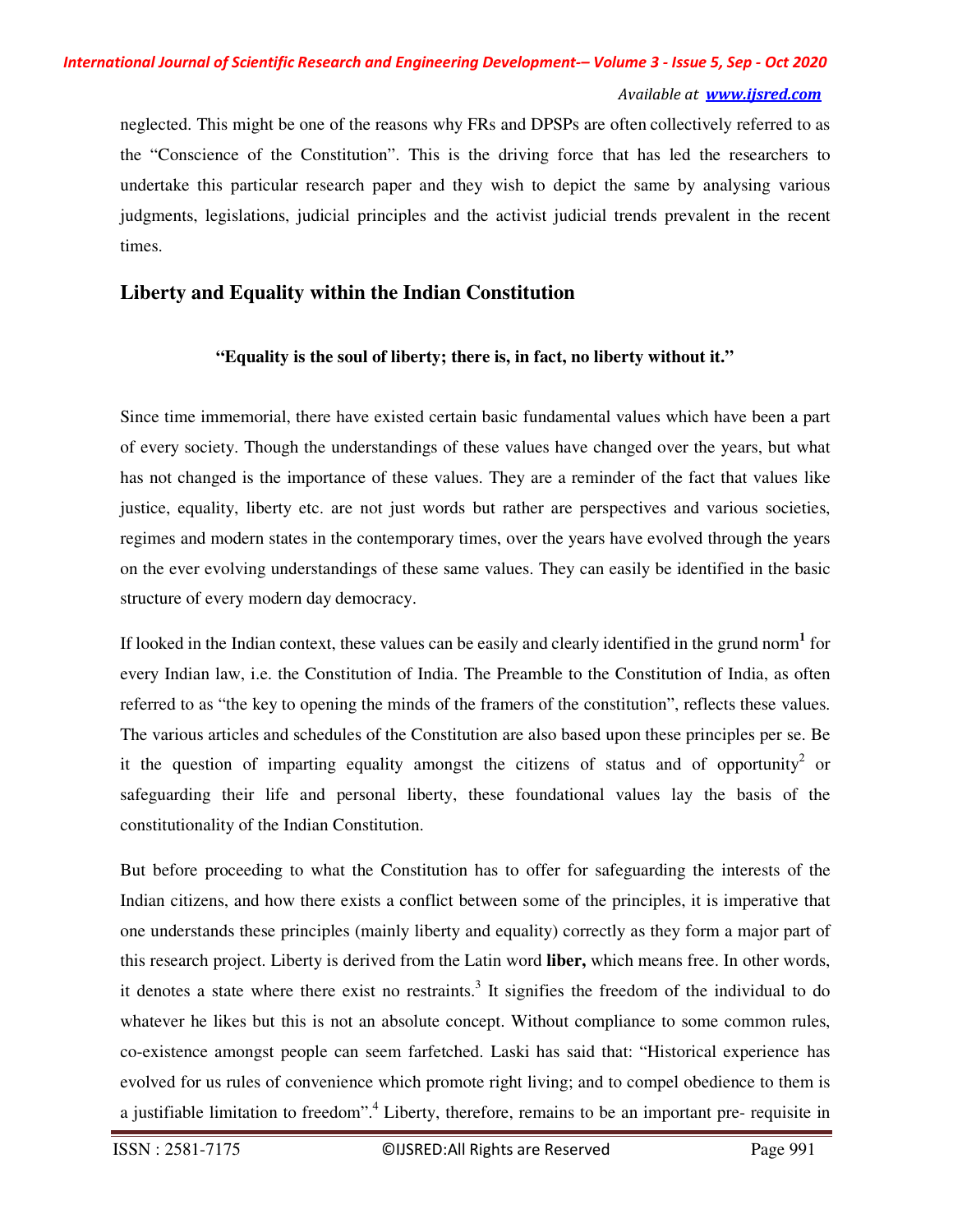order to provide the individual with an environment, a non-hostile one, where he may progress according to his wish, needless to say under the reasonable restrictions imposed by the laws of the state.

It is inclusive of various types of liberties, be it natural liberty, referring to which Rousseau rightly said: "What a man loses in his social contract is his natural liberty and an unlimited right to anything which tempts him, which he can obtain<sup>15</sup>, or civil liberty, whose importance was rightly recognized during what a lot of people over the years have referred to as 'the darkest hour of the Indian democracy', the period of emergency. The principles of liberty therefore, were embedded even more firmly than before after this period when the Indians realized that the constitution is not a dead document of almost zero significance for the general masses but can rather act as a weapon to serve one's interest in a "legal and democratic manner'. The Indian constitution also speaks of the political liberty of the citizens also referred to as "constitutional liberty" by Leacock<sup>6</sup>, i.e. the right of the people to choose their government.

The Declaration of the Rights of Man (1789) issued by the National Assembly of France quoted that "Men are born, and always continue, free and equal in respect of their rights"<sup>7</sup>. A somewhat similar statement can be found in the American Declaration of Independence: "We hold these truths to be self-evident, that all men are created equal<sup>38</sup>. The principle of equality lays a very basic yet extremely powerful proposition that everyone falling under the same authority, usually a state in the modern context, will be treated equally and no special privileges be it on the grounds of caste, race, religion, sex, divine authority etc. will be offered to anyone. It can be seen that it in a way eliminates the perks that anyone might receive on the basis of his ascribed status. Be it Dicey's Rule of law<sup>9</sup> is also a portrayal of the same where he tends to suggest both equality before law and equal protection of law, a linchpin of the Indian constitution firmly and suitably placed under article 14 of the Constitution of India.<sup>10</sup>

But what makes them extremely crucial in the case of democracies like India is not the presence of these values individually but rather a web of interdependence amongst them. Liberty and equality are not the rivals of each other; on the contrary they are complementary to each other and the presence of one facilitates the functioning and effectiveness of the other. As rightly said by Tawney, "a large measure of equality, so far being inimical to liberty, is essential to  $it$ <sup>11</sup>. What is meant actually is that it is never the question of which one of the two will triumph over the other but rather it is their optimum co-existence that leads to welfare in the true sense in a welfare state.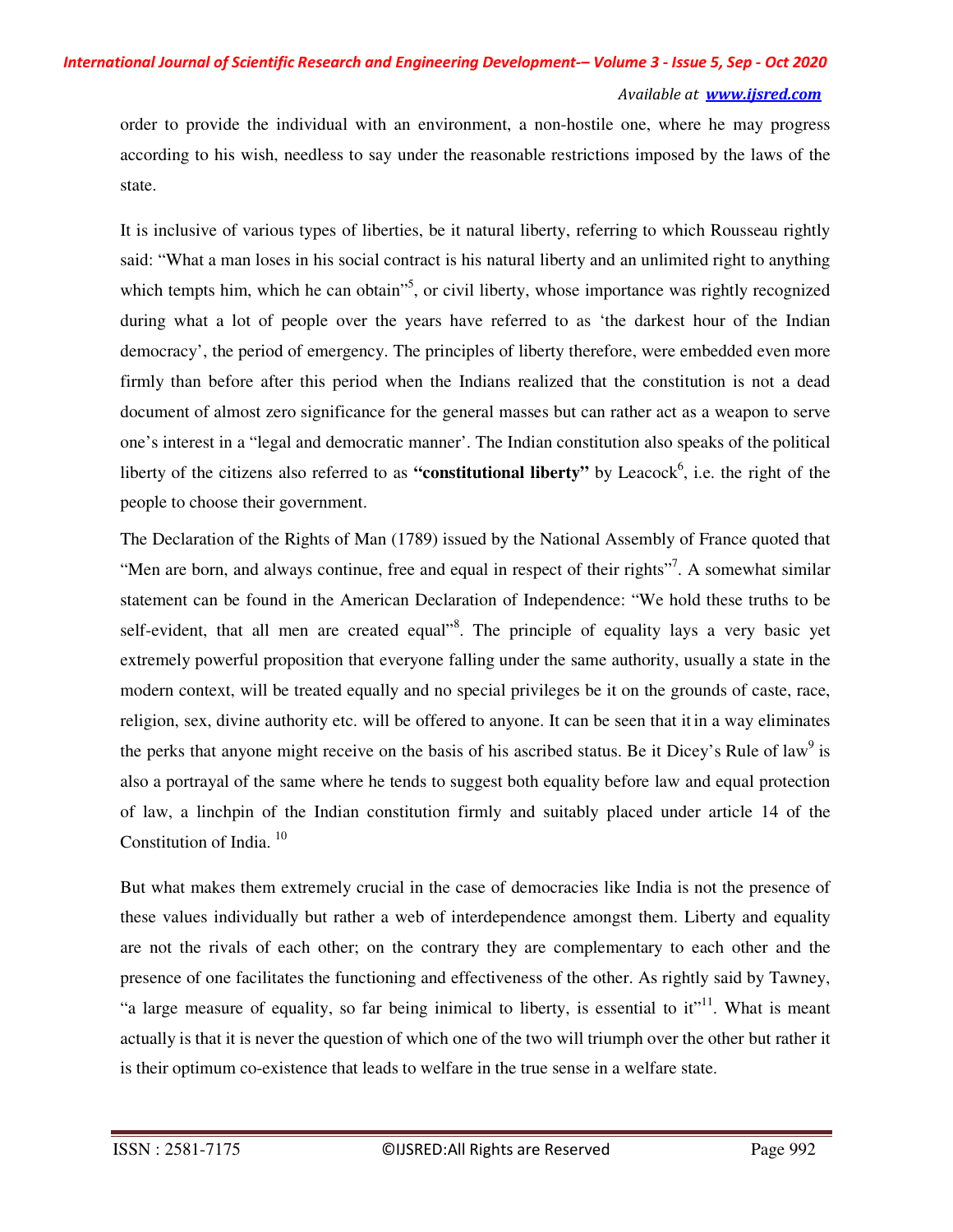With all said about these values, in order to achieve these ideals enshrined in the preamble and to be a welfare state, one of the most important provisions are the Fundamental Rights (hereinafter FRs) and The Directive Principles of State Policy (hereinafter DPSPs) contained in Part III and IV of the Constitution respectively. They are an inseparable part of the Indian constitution and it is almost impossible to imagine how the history of the Indian administrative system would have been, had the FRs and the DPSPs been any different from what they are. The Constitution of India has mainly laid two mandates to the Parliament, the Legislatures of the States and to all institutions of the government (as only a govt. Institution can be held accountable for the violation of the fundamental rights<sup>12</sup>). They are:

- Not to take away or abridge certain rights thereby imposing negative obligations on the state (the FRs); and
- To apply certain principles while looking after the policy formation of a state and overlooking it's functioning. (the DPSPs)

As discussed earlier, both the FRs as well as the DPSPs, contain the essence of the values mentioned earlier. Let's devote our attention to liberty first. For instance, Article 21 of the Constitution<sup>13</sup>, perhaps the most crucial important FR, has been interpreted in recent years in a manner which has led to the inclusion of a lot of aspects under the right to life. Cases like those of Nargesh Meerza<sup>14</sup> have taken it to such an extent that the right of a married woman to be autonomous to decide her pregnancy is also a part of this immensely vast and often extremely liberal principle. Another example in the same regard of liberty from the side of the DPSPs can be taken to be Article 43-A of the constitution which gives the state a directive to ensure of the participation of workers in the management of industries, in a way giving them the liberty to be a part of the managerial aspects of the organizations they work in.

Coming to equality, Article 14 of the constitution<sup>16</sup> is the linchpin of this principle in the context of the Indian Constitution. It embarks upon the Rule of law propagated by Dicey, which mentions that the citizens be subject to both equality before law, i.e. everybody be equal in the eyes of law, as well as, equal protection of law meaning thereby that irrespective of the differences that may be amongst the various classes of the society, law will safeguard the interests of all the citizens in an INDIAN CONST. art. 12: Definition In this part, unless the context otherwise requires, the State includes the Government and Parliament of India and the Government and the Legislature of each of the States and all local or other authorities within the territory of India or under the control of the Government of India.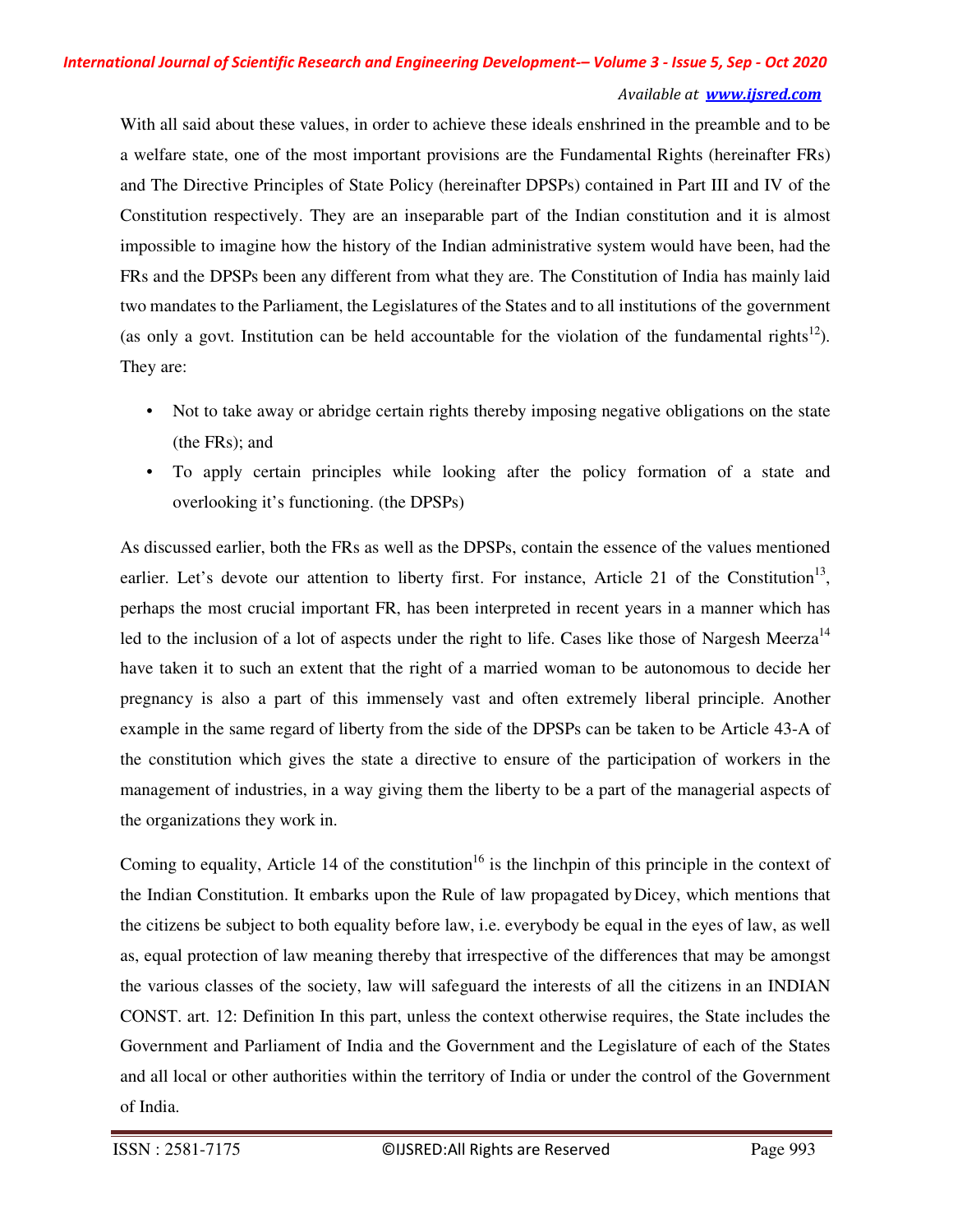INDIAN CONST. Art 43-A: Living wage, etc, for workers The State shall endeavour to secure, by suitable legislation or economic organisation or in any other way, to all workers, agricultural, industrial or otherwise, work, a living wage, conditions of work ensuring a decent standard of life and full enjoyment of leisure and social and cultural opportunities and, in particular, the State shall endeavour to promote cottage industries on an individual or co operative basis in rural areas. <sup>16</sup> INDIAN CONST. Art 14: Equality before law The State shall not deny to any person equality before the law or the equal protection of the laws within the territory of India Prohibition of discrimination on grounds of religion, race, caste, sex or place of birth. equal manner. The same can be said for Article  $39-A^{17}$ , as it provides for equal justice and free legal aid.

The main purpose for pointing out that these various FRs and DPSPs are laid down upon the foundation of the principles of liberty and equality is to point out to the reader that it is not a competition or a race amongst the FRs or the DPSPs. Both of them have played an important part in the process of law making as well as governance of India. This is the reason why Chandrachud C.J. in the landmark judgement in the case of Minerva Mills<sup>18</sup> opined that "the Fundamental Rights are not an end in themselves, but are, means to an end". Further it has also been said that the FRs and the DPSPs together constitute the conscience of the constitution.

In the same case itself, the court took a view that the Indian Constitution relies heavily upon the balance between both the FRs as well as the DPSPs. Furthermore, the court also held that to give primacy of one over the other will disturb the harmony among the two which is considered to be the basic feature of the Indian Constitution. Meaning thereby, the court clearly identified the complementary nature of the two parts and recognized them at being at par with each other rather that the strict principle that the DPSPs aren't enforceable in a court of law.

This in itself, in a way, is the proof of the fact that both the provisions rely heavily on each other. But this isn't always the case. Over the years, the judiciary has struggled and given different takes upon thes questions: What will be the outcome when the two, i.e. FRs and the DPSPs stand in contradiction to one another? Will the judiciary stick to the literal and strict interpretation or will it consider the true essence of the constitution?

## **Judicial Trends**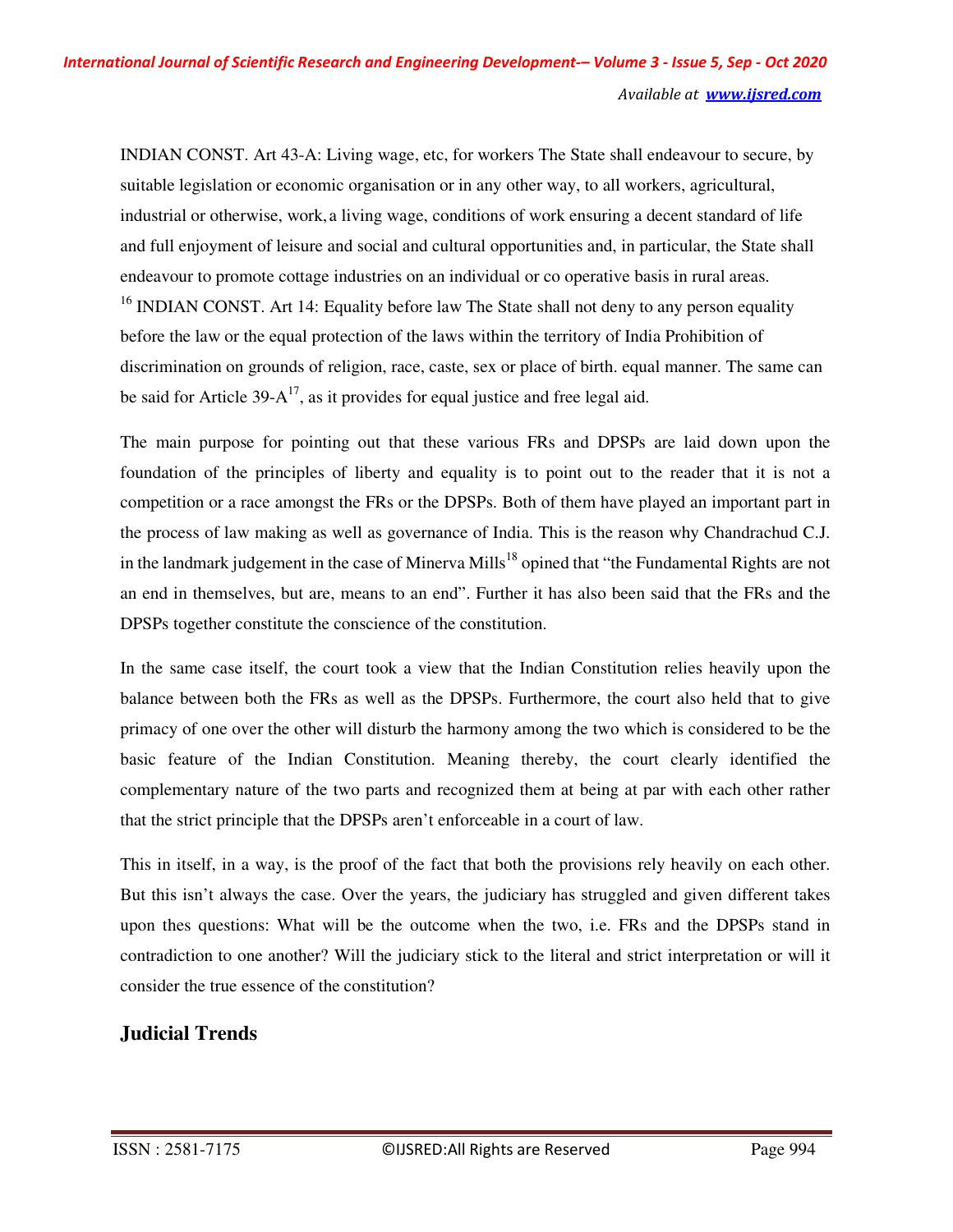There has been a perpetual controversy pertaining to the constitutional relationship between Fundamental Rights and Directive Principles of State Policy. Whenever fundamental rights and directive principles have been put against each other in the past, the judiciary's attitude has varied and evolved itself over time. Can a directive principle be given primacy over a fundamental right when they both come into conflict with each other? Or is the non-enforceability of directive principles to be emphasized and accordingly they are to be subordinated? Or can both of them be put at par and treated as co-equals? The answers to these questions given by the judiciary have ranged from irreconcilability and supremacy of fundamental rights, to harmonious construction and integration, and in some of the more recent cases the directive principles have been given primacy. The genesis of this debate came from the question of enforceability. While Part III is enforceable in a court of law, Article 37 expressly states that Part IV is not enforceable in court.<sup>19</sup> This nonenforceability was stressed upon and it was advocated that DPSPs are not law and if the State fails to enforce them, there cannot be any legal consequences. Any law passed which gives effect to the directive principles, has to keep in mind all the constitutional limitations like the fundamental rights and in case it does not do so, then it is unconstitutional.

Early Supreme Court decisions gave paramount importance to fundamental rights based on this constitutional provision. Soon after the Constitution came into force, in the case of **State of Madras Champakam Dorairajan,** a Brahmin filed an application to the High Court under Article 226 of the Constitution for protection of her fundamental rights under Article  $15(1)$  and Article 29(2) as she was denied a seat in the medical college on the ground that there were 2 seats reserved for Brahmins which were already filled. It was held that Article 37 expressly states that directive principles are unenforceable and therefore cannot override the fundamental principles contained in Part III. The Chapter of Fundamental Rights is sacrosanct and cannot be curtailed by any legislative or executive act or order, except to the extent provided in the Articles under Part III. The directive principles should obey, and run subsidiary to the fundamental rights. That same year, Parliament amended the Constitution to introduce Article 15(4), specifically allowing for affirmative action in educational institutions. **In Venkataraman v. State of Madras**<sup>22</sup>, which is the companion case to, the petitioner who was a Brahmin contended that the Public Service Commission had not considered his application for the post of district munsif on merits but applied the rule of communal rotation. It was held by the Supreme Court that the Madras government's order to give preference to the Harijans and backward classes was unconstitutional for it was discriminatory in relation to other backward classes.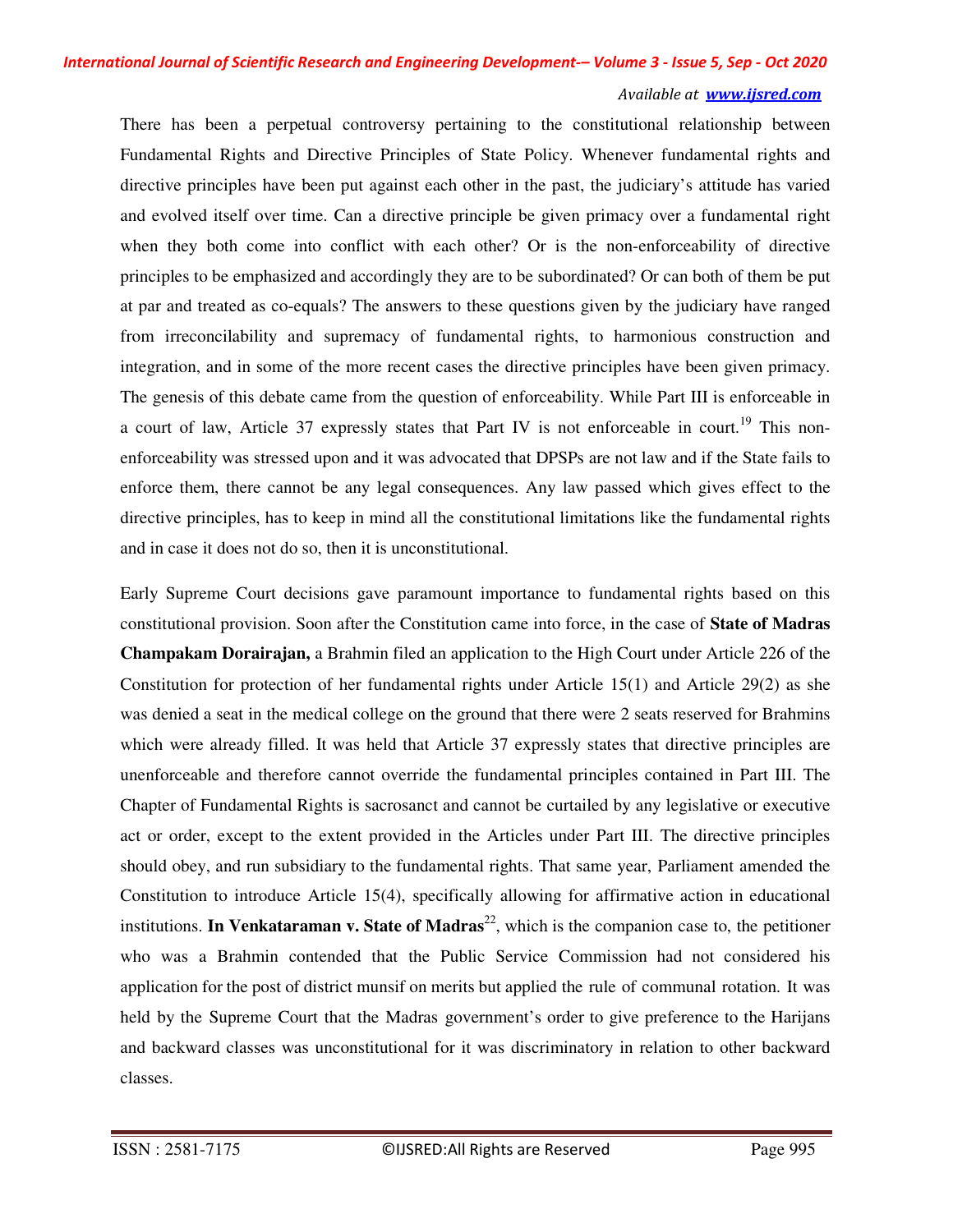In 1967, came Golak Nath's case<sup>23</sup> where again, it was reiterated that fundamental rights cannot be diluted to implement the directive principles. Subsequently, in the 24<sup>th</sup> Amendment Act, 1971 the Parliament amended Article 13 and Article 368 of the Constitution. By this amendment, it was held that the Parliament had the power to amend any part of the constitution including the fundamental rights and the word 'law' used in Article 13 does not include constitutional amendments.

Slowly and gradually, the Supreme Court's view on the relation between Part III and Part IV began to change. It started giving value to the directive principles and harmonizing the two. Even though it maintained that directive principles are not enforceable, it was observed that "Where two judicial choices are available, the construction in conformity with the social philosophy of the Directive Principles has preference.<sup> $24$ </sup> Thus, the courts started actually implementing the directive principles and thus prevented them from becoming a dead rope of sand. Of course, the directive principles were imbibed in the constitution by our constitution makers because they wanted them to be implemented and did not intend for them to become redundant. Although it was maintained that directive principles are subordinate to fundamental rights, it was a step forward from the previous views of they being strictly non-enforceable.

The doctrine of harmonious construction came to be introduced as a new approach to resolve the conflict. The doctrine follows a simple rule that whenever two or more laws are in conflict with each other, they should be read as a whole and in such a manner so that effect can be given to both. In **Mohd. Hanif Qureshi v. State of Bihar**<sup>25</sup>, the court quashed a prohibition on the slaughter of all cattle, on the ground that it was an unreasonable restriction on the right to carry on a butcher's business, as guaranteed by Article  $19(1)(g)$ , notwithstanding the Directive under Article 41. However, it was stated that the Constitution has to be read harmoniously, and the Directive principles must be enforced, but it must not be done in such a way that its laws takes away or abridges the fundamental rights.

A similar view was taken in **In Re Kerala Education Bill**<sup>26</sup> where the court held that a law which sought to force minority education institutions for children not to charge fees would infringe the fundamental right guaranteed to such institution by Article 30, even though the State was charged by Article 45 with the duty to provide free education for children below 14. However, Das C.J. said that the courts must not entirely ignore the Directive Principles and the principle of harmonious construction should be embraced to give effect to both Fundamental Rights and Directive Principles as much as possible. It was indicated that while interpreting a statute, the courts would look for the light to the 'lode star' of Directive Principles.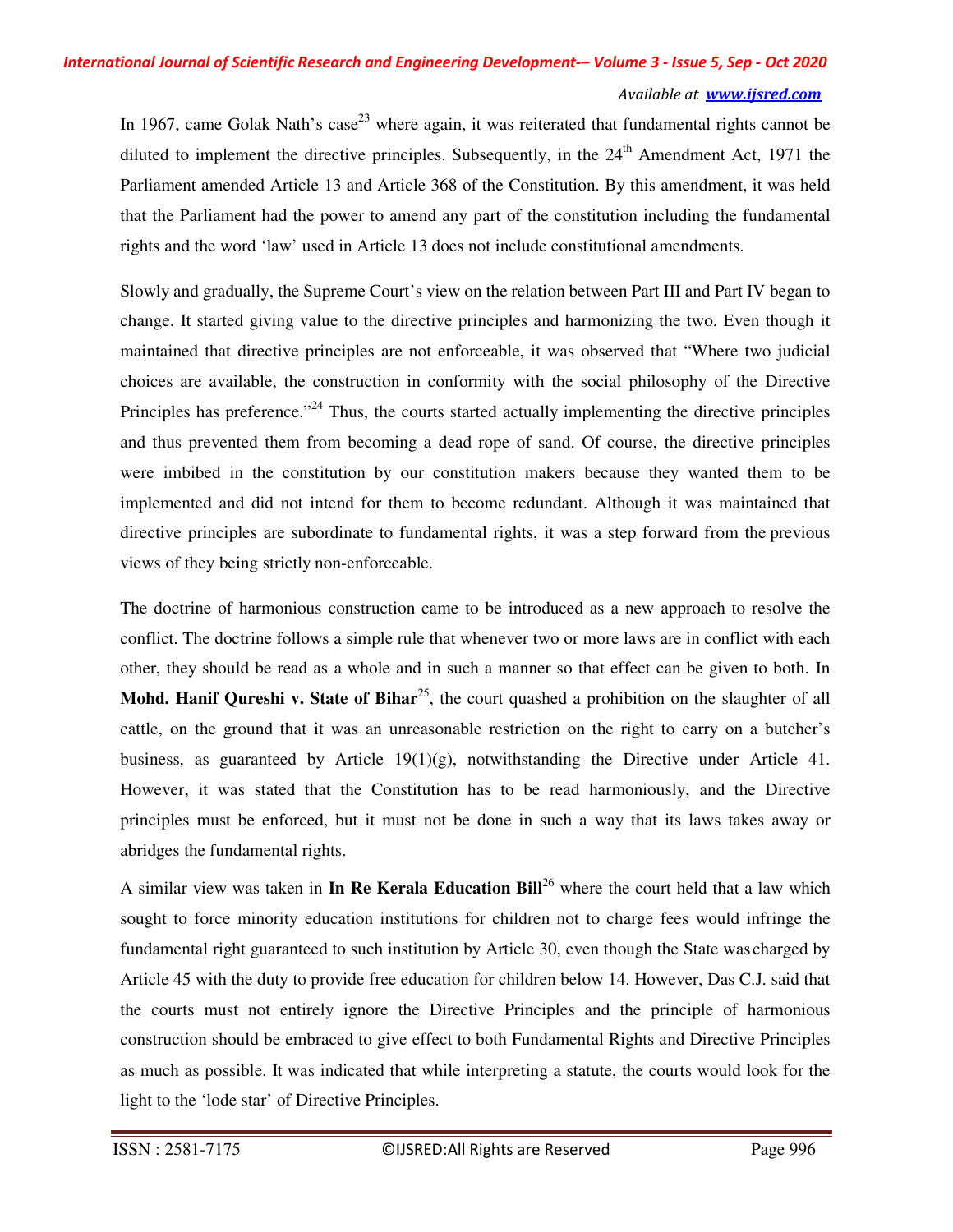Thus, without making the directive principles making completely justifiable, the judiciary started to implement the values underlying them to the extent that it was possible. The Supreme Court realized that there is no need to think that there is a conflict on the whole between FRs and DPSPs. They are complementary and supplementary to each other.<sup>27</sup> Since then, the judicial view towards directive principles has become more positive and affirmative in nature. They came to be regarded as coequals.

In **Kesavananda Bharti v. State of Kerala**<sup>28</sup>, Justice Hegde and Justice Mukherji<sup>29</sup> observed that "the fundamental rights and directive principles constitute the 'conscience of the constitution'. There is no antithesis between the fundamental rights and directive principles and one supplements the other."

In **State of Kerala v. N.M Thomas**<sup>30</sup>, it was held that the Directive Principles and Fundamental rights should be interpreted in harmony with each other and every attempt should be made by the court to resolve any apparent in consistency between them.

In **Pathumma v. State of Kerala**<sup>31</sup>, the Supreme Court has highlighted that the object of the directive principles is to fix certain socio-economic goals for immediate accomplishment by bringing about a non-violent social revolution. The constitution aims at bringing about synthesis between Fundamental rights and the Directive principles.

Subsequently, in Ashoka Kumar Thakur v. Union of India,<sup>32</sup> it was opined by Chief Justice Balakrishna said that no discrimination can be made between the two parts of the Constitution. The Fundamental rights embody political and civil rights whereas directive principles stand for social and economic rights. Just because directive principles are non-justiciable does not mean that they are of subordinate importance.

Chief Justice Chandrachud, in **Minerva Mills Limited v/s Union of India** held that the constitution was established on the bed-rock of balance between part III and part IV. To give complete primacy to one over the other was to disturb the harmony of the constitution. This harmony and balance between fundamental rights and the directive principles is a crucial part of the basic structure of the constitution. Both the fundamental rights and directive principles of the state policy are exemplifying the philosophy of our constitution, the philosophy of justice- social, economic and political. They are "the two wheels of the chariot as an aid to make social and economic democracy a truism.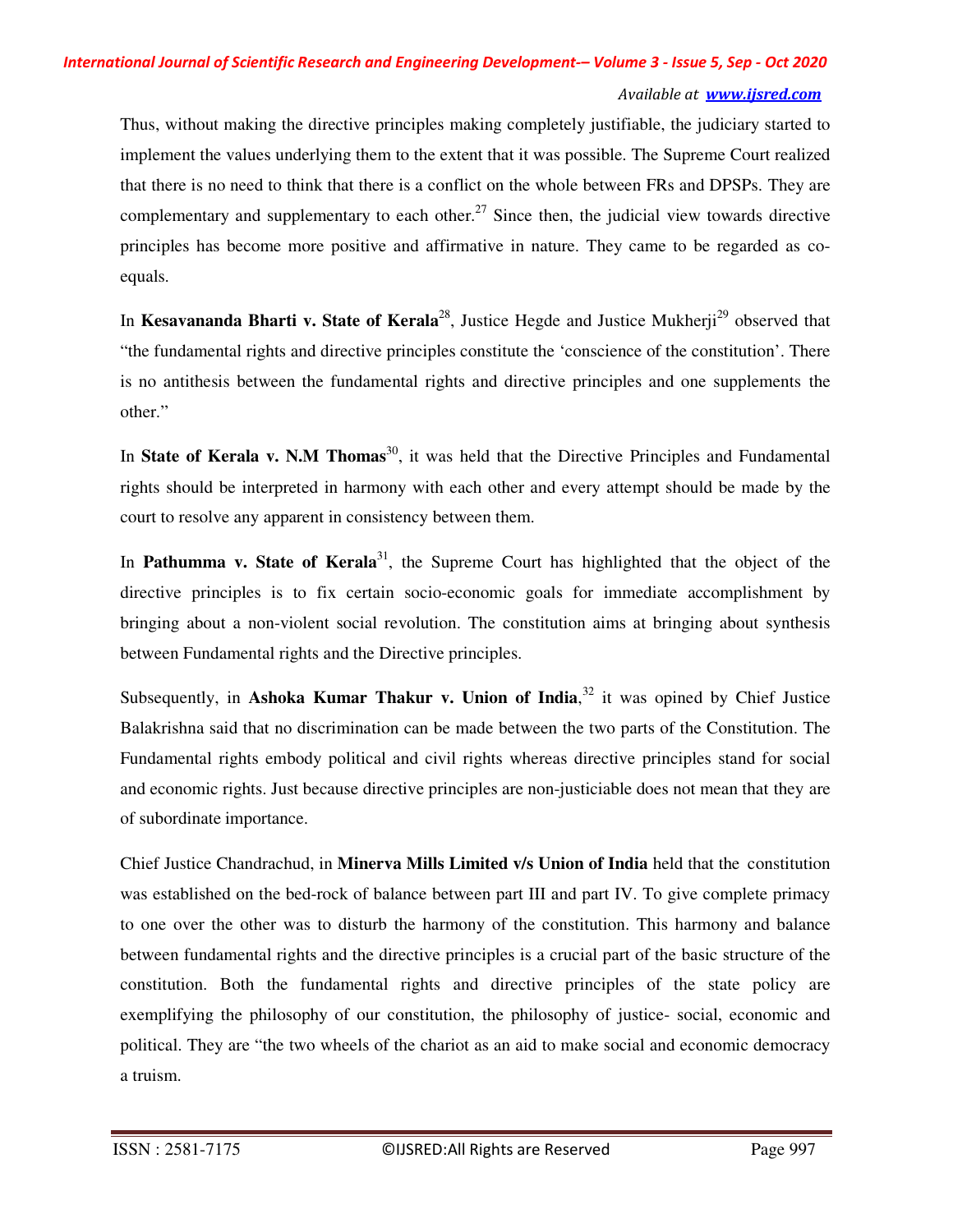In **Bandhua Mukti Morcha v/s Union of India**, the practice of following strict legalism in the application of laws implementing directive principles, which in turn endorse fundamental rights, has strengthened the role of directive principles in the inter-relationship doctrine.

In **Unnikrishnan v. state of Andhra Pradesh**, Justice Jeevan Reddy held that the fundamental rights and directive principles are supplementary and complimentary to each other, and not exclusionary of each other, and that the fundamental rights are but a means to achieve the goal indicated in the directive principles that "fundamental rights must be construed in the light of the directive principles."

In **Dalmia Cement's case**, it has been emphasized that the core of the obligation of the constitution to the social revolution through rule of law lies in effectuation of the fundamental rights and directive principles as supplementary and complementary to each other. The preamble to the constitution, fundamental rights and directive principles-'the trinity'-are the conscience of the constitution.

Thus, the new phase that emerged in the Indian judiciary is of integration of the fundamental rights and directive principles. They are no longer regarded as being exclusionary to one another, but supplementary and complementary to each other. Thus, so far we have seen stages ranging from irreconcilability to giving some importance to the directive principles and the values they are based upon, to harmonious construction and treating them as co-equals which are exclusive of each other. Both of them have to be read together. Directive principles are now used to define the scope of and broaden the fundamental rights. The biggest beneficiary of this new trend is Article 21. By reading Article 21 with the directive principles, the Supreme Court has derived numerous fundamental rights. Few of these are- The Right to live with human dignity, Right to enjoy pollution free water and air and environment, Right to shelter, Right to education and Right to Privacy.

Directive principles have also come to be regarded as relevant for determining the scope of 'reasonable restrictions' under Article 19. A restriction that promotes any of the objects of the directive principles is reasonable.

In **Laxmi Khandsari v. State of Uttar Pradesh**<sup>39</sup>, the Supreme Court has stressed that an importance consideration which the courts must keep in mind in determining the reasonableness of a restriction is that it should not disregard the directive principles. The directive principles intend to establish an egalitarian society so as to bring about a welfare state and these principles should be kept in mind when deciding whether or not the restrictions are reasonable under Article 19.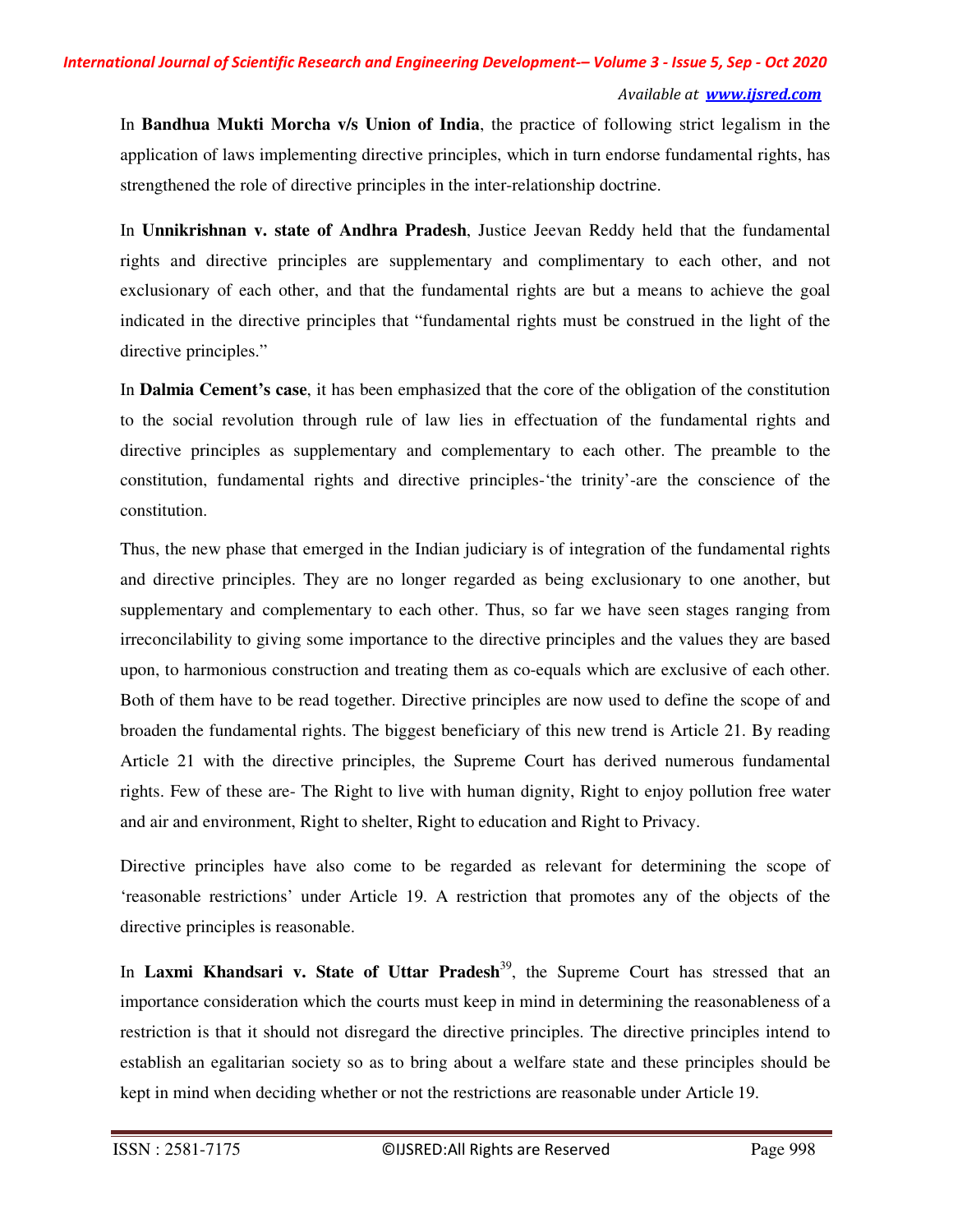#### *International Journal of Scientific Research and Engineering Development-– Volume 3 - Issue 5, Sep - Oct 2020*

#### *Available at www.ijsred.com*

Ban on slaughter of cows, bulls and bullocks to make sure that the public has a sufficient supply of milk, and to safeguard availability of sufficient number of draught cattle for agricultural tasks was held reasonable under Art 19(6) in view of the directive principle contained in Articles 47 and 48.

In **Welfare Assn., A.R.P. v. Ranjit P. Gohil<sup>40</sup>, the term "transfer of property" in entry 6 and the** term "contrast" in entry 7 of list III were broadly construed relying on the directive principles of state policy especially those contained in Article 38 and 39 of the constitution.

In short, read with several directive principles, Article 21 has emerged into a multi-dimensional fundamental right. Article 14 and Article 39(d), when read together, have resulted in the development of the principle of equal pay for equal work.

Lastly, reference may be made to Article 31C. Article 31C as ratified in 1972, through the constitution (twenty-fifth) amendment act sought to give pre-eminence to Articles 39(b) and (c) over the fundamental rights contained in Articles 14, 19 and 31. The Supreme Court declared the Amendment valid in the Kesavananda case. The court stressed that there is no conflict between the directive principles and the fundamental rights as they complement each other in targeting at the same goal of bringing about a social revolution and the creation of a welfare state, which is visualized in the preamble. The courts therefore have a obligation to interpret the constitution as to guarantee implementation of the directive principles and to blend the social objectives underlying therein with individual rights. Justice Mathew went farthest in assigning to the directive principle, a substantial place in the constitutional structure. According to him, "In building up a just social order it is sometimes imperative that the fundamental rights should be subordinate to directive principles. Economic goals have an incontestable claim for priority over ideological ones on the ground that excellence comes only after existence. It is only if men exist that there can be fundamental rights."

The courts off late have played an active role in assisting socio-economic development at a large level which requires work at the ground level. Thus, in light of the advantage of the society at large, the Directive Principles may be used to determine the scope of public interest to limit the magnitude of Fundamental Rights. However, this does not mean that the directive principles should be given preference over the fundamental rights. It is the opinion of many that directive principles were enacted to show the way in which fundamental rights should be enforced. The cases should be decided in such a manner that both these parts are put to their best use and their underlying values are highlighted. Only then, will our country succeed in achieving its goal of socio-economic development and moving towards a welfare state. In the words of Justice Krishna Iyer, "Indian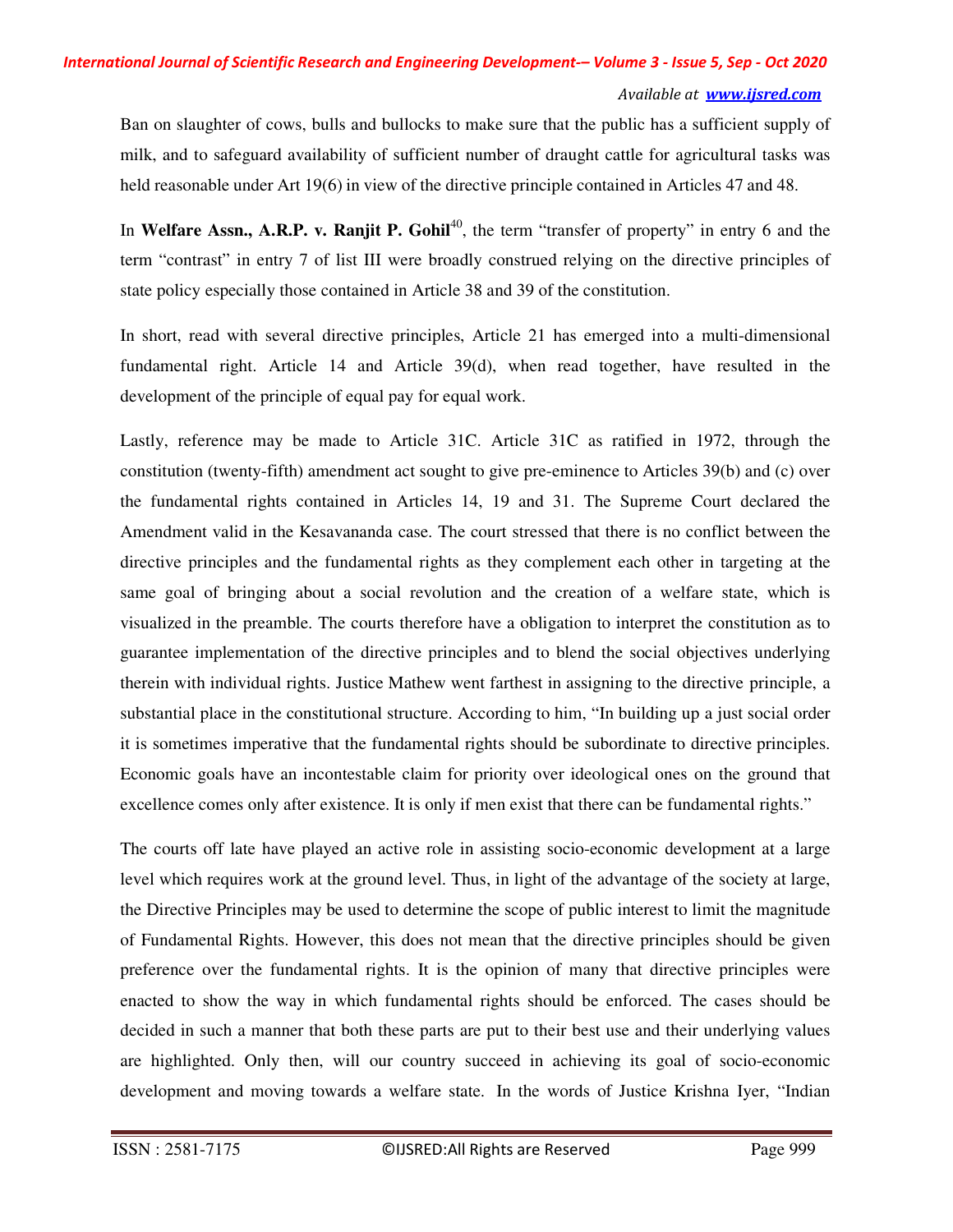humanity, having given to itself a Constitution, has, by that act, dedicated itself to progress through law, the content and conscience of which in the contemporary context is gathered from Part IV thereof."

### **CONCLUSION**

Since there has been a substantive amount of discussion regarding what this situation of the tussle or rather a stand-off between the fundamental rights and directive principles, it is very much important to find a path where both of these principles whose harmonious co-existence is considered to be one of the basic features of the Indian Constitution, actually co-exist. Hence, these are the suggestions which might help the judiciary to give the country a much more clear perspective when it comes to a conflict between the two:

- It is almost impossible to develop a straitjacket formula which works as a panache in each and every case. It ultimately should come down to what the need of a particular case is. For instance, if restricting the Directive Principles to being non-enforceable in a particular case serves the cause of justice and welfare in that scenario then they should remain nonenforceable for that particular case. What actually should be prevented is developing this into a formula and applying it to every case.
- There should be a separate forum for listening to such matters. Jurists like Upendra Baxi have agreed over the years that every judge is not fit for every scenario. A special tribunal or forum should be constituted which specifically listens to matters of such nature.

• The structure of  $\mathbb{R}^n$  and  $\mathbb{R}^n$  are  $\mathbb{R}^n$  and  $\mathbb{R}^n$  are  $\mathbb{R}^n$  and  $\mathbb{R}^n$  are  $\mathbb{R}^n$  and  $\mathbb{R}^n$  are  $\mathbb{R}^n$  and  $\mathbb{R}^n$  are  $\mathbb{R}^n$  and  $\mathbb{R}^n$  are  $\mathbb{R}^n$  and  $\mathbb{R}^$ 

biggest problem in this regard remains the fact that this particular issue is still viewed with the nomenclature of "Fundamental Rights v. Directive Principles" when it should actually be "Fundamental Rights and Directive Principles". The constitution makers have kept both the provisions with the objective and the aspiration that they will serve both. The government as well as the people. Hence, it is the responsibility of the appropriate V.R. KRISHNA IYER, THE LEGAL PROCESS AND PLANNED DEVELOPMENT, 7 JCPS, 2 (1973). authorities to make sure that a harmonious co-existence amongst them is possible. As discussed earlier, in terms of liberty and equality, fundamental rights and directive principles as well are complementary to each other. They facilitate each other's working in a manner which pushes them to their highest potential. Hence, preferring one over the other is just underutilizing a vast resource.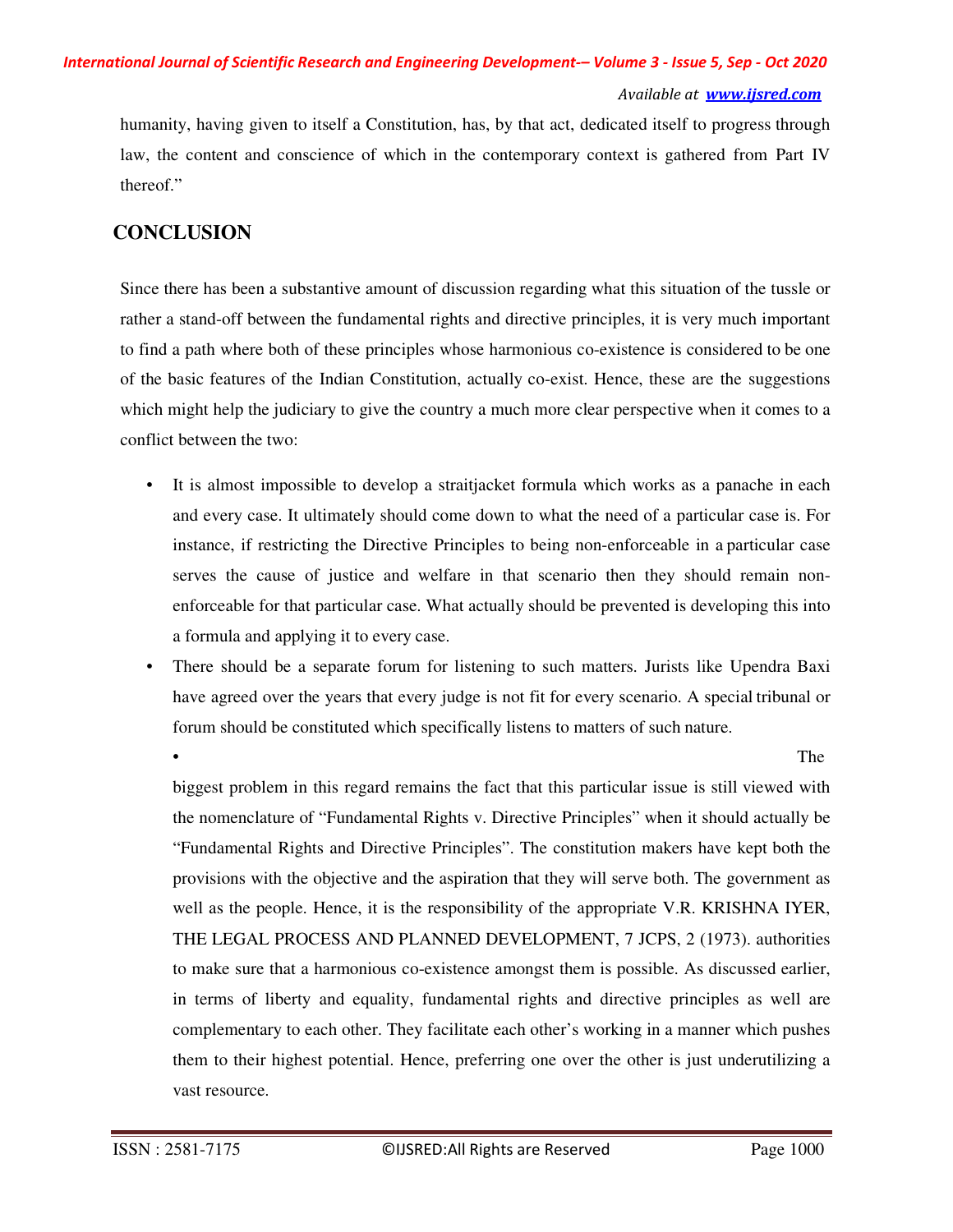It is not the case that attempt to make the DPSPs justifiable hasn't been made. An amendment had been moved in the constituent assembly in regard for the same. This step although wasn't successful and was turned down, claiming that there was no use in getting carried away by "sentiments". This remains the fact that a court of law cannot strictly speaking enforce a DPSP, but this wasn't the original concept that gave strength to this provision. It was thought to be the opinion of the public that gave this provision its teeth. The basic idea was that since they are the principles of governance that more or less make sure of the welfare of the people, every government in power will follow them. Elections which would be held regularly would have made sure that if the above laid proposition lies in vain, then the culprit government be not allowed to enjoy governance for the next tenure.

Pandit Jawharlal Nehru, while pointing out on the issue of a state of conflict between the directive principles and the fundamental rights observed that:

"The Directive Principles of State Policy represent a dynamic move towards a certain objective. The Fundamental Rights represent something static to preserve certain rights which exist. Both again are rights. But somehow and sometime, it might so happen that the dynamic movement and the static standstill do not quite fit into each other."<sup>43</sup>

Hence, what it means is, in case of a conflict the judiciary has to take due notice of the Directive Principles of State Policy.

Judges like Bhagawati and V.R. Krishna Iyer can be viewed as what one might refer to as the activist judges. By activist judges what is meant is that the judges who are willing to add new dimensions and be interpretative in their approach while adhering to a particular matter in question.

What becomes here of the utmost importance is these activist judges only, over the years, through their interpretations have given such a wide dimension to our Constitution.

What one might say in the end regarding this particular debate in regard to the question of delivering a preferential treatment to either of the two, i.e. the FRs or the DPSPs, is that there must have existed a rationale behind making both, Fundamental Rights and directive Principles part of the Indian Constitution. If talked in terms of a welfare state, the concept of welfare cannot be truly realized until and unless both, the citizens and the sovereign in power are assigned with their respective rights and duties. For a citizen, fundamental rights offer him a blanket and guarantee him certain inalienable rights. Directive Principles on the other hand, actually strengthen the citizen's case by ensuring that a fair government with fair policies will govern him in a fair manner. Hence, the question of liberty or